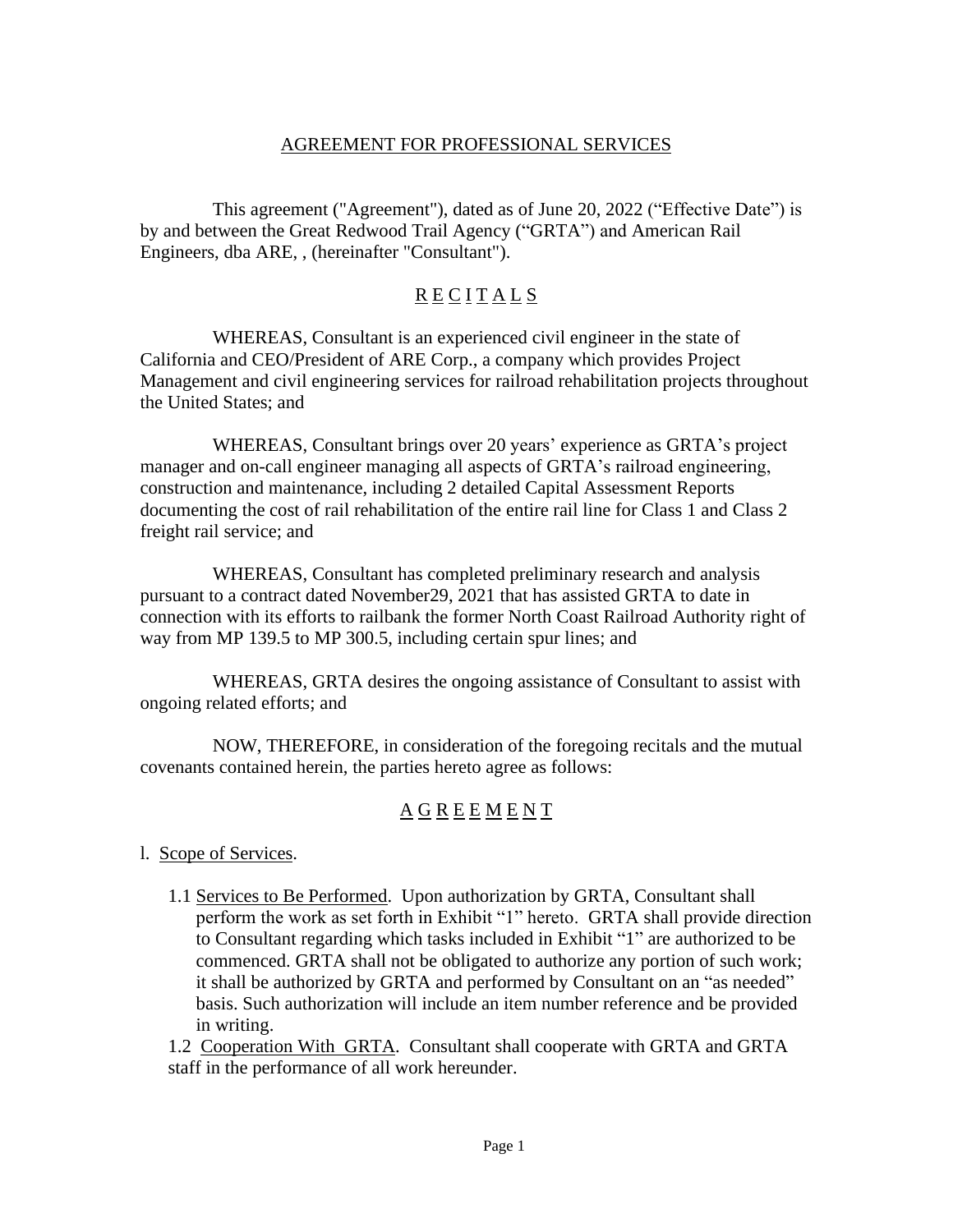1.3 Performance Standard. Consultant shall perform all work hereunder in a manner consistent with the level of competency and standard of care normally observed by a person practicing in Consultant's profession. GRTA has relied upon the professional ability and training of Consultant as a material inducement to enter into this Agreement. Consultant hereby agrees to provide all services under this Agreement in accordance with generally accepted professional practices and standards of care, as well as the requirements of applicable federal, state and local laws, it being understood that acceptance of Contractor's work by GRTA shall not operate as a waiver or release. If GRTA determines that any of Consultant's work is not in accordance with such level of competency and standard of care, GRTA, in its sole discretion, shall have the right to do any or all of the following: (a) require Consultant to meet with GRTA to review the quality of the work and resolve matters of concern; (b) require Consultant to repeat the work at no additional charge until it is satisfactory; (c) terminate this Agreement pursuant to the provisions of Article 4; or (d) pursue any and all other remedies at law or in equity.

### 2. Payment.

For all services and incidental costs required hereunder, Consultant shall be paid in accordance with the following terms:

Consultant shall be paid for work as set forth in the attached Exhibit 1 at the rates set forth therein, on a time and materials basis at a total price not to exceed \$264,890.00. Consultant shall not be entitled to any additional payment for any expenses incurred in completion of the services, which shall include the cost of travel or equipment associated with the completion of any required fieldwork, if the total billed amount exceeds the maximum amount to be billed herein.

Unless otherwise noted in this Agreement, payments shall be made within the normal course of GRTA business after presentation of an invoice in a form approved by the GRTA for services performed. Payments shall be made only upon the satisfactory completion of the services as determined by the GRTA. Undisputed invoices will be paid within 45 days. Amounts remaining outstanding after 45 days are subject to interest at a rate of 0.67% per month.

Pursuant to California Revenue and Taxation code (R&TC) Section 18662, GRTA shall withhold seven percent of the funds paid to Consultant for services performed within the State of California under this agreement, for payment and reporting to the California Franchise Tax Board, unless Consultant provides GRTA with a completed Form 590.

3. Term of Agreement. The term of this Agreement shall be from the Effective Date through June 30, 2023 unless terminated earlier in accordance with the provisions of Article 4 below.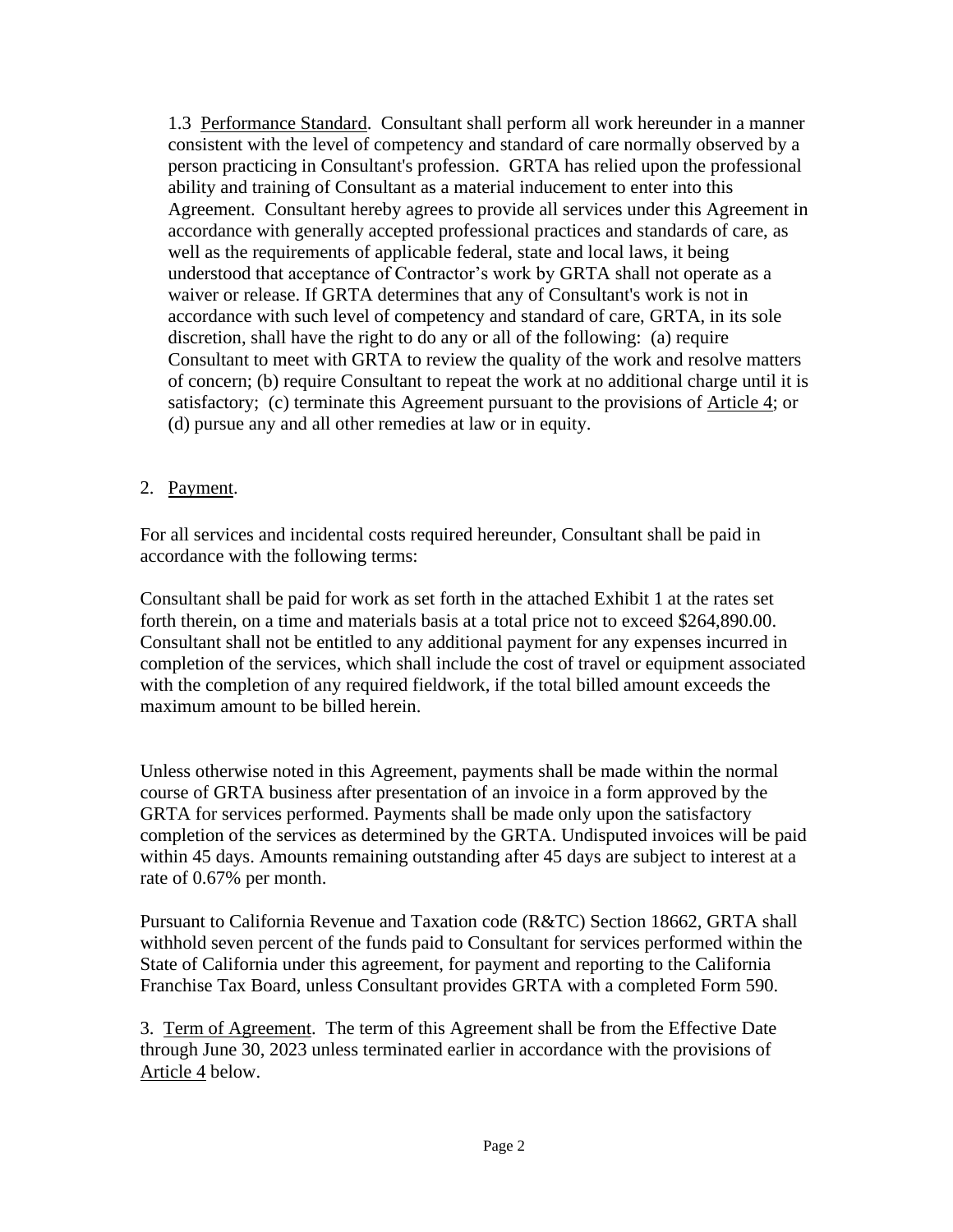### 4. Termination.

4.1 Termination for Cause. Notwithstanding any other provision of this Agreement, should Consultant fail to perform any of its obligations hereunder, within the time and in the manner herein provided, or otherwise violate any of the terms of this Agreement, GRTA may immediately terminate this Agreement by giving Consultant written notice of such termination, stating the reason for termination.

4.2 Termination without Cause. If at any time GRTA desires to terminate this contract, GRTA may immediately terminate this Agreement by giving Consultant written notice of such termination and directing Consultant to cease any further work hereunder.

4.3 Delivery of Work Product and Final Payment Upon Termination. In the event of termination, Consultant, within 14 days following the date of termination, shall deliver to GRTA all reports, original drawings, graphics, plans, studies, and other data or documents, in whatever form or format, assembled or prepared by Consultant or Consultant's subcontractors, consultants, and other agents in connection with this Agreement and shall submit to GRTA an invoice showing the services performed, hours worked, and copies of receipts for expenses up to the date of termination.

4.4 Payment Upon Termination. Upon termination of this Agreement by GRTA, Consultant shall be entitled to receive full payment for all services satisfactorily rendered and reimbursable expenses properly incurred hereunder. If GRTA terminates this Agreement without cause pursuant to Section 4.2 hereof, Consultant shall additionally be entitled to payment at the rates set forth in Exhibit 1 for any additional work by Consultant to compile or analyze any information or data already collected by Consultant in order to make such information or data useable to GRTA. Prior to commencing such additional work, Consultant shall inform GRTA of the additional work required and provide an estimate of hours needed to complete such tasks.

5. Indemnification. Consultant agrees to accept all responsibility for loss or damage to any person or entity, including GRTA, and to indemnify, hold harmless, and release GRTA, its officers, agents, and employees, from and against any actions, claims, damages, liabilities, disabilities, or expenses, that may be asserted by any person or entity, including Consultant, that arise out of, pertain to, or relate to Consultant's or its agents', employees', contractors', subcontractors', or invitees' performance or obligations under this Agreement. Consultant agrees to provide a complete defense for any claim or action brought against GRTA based upon a claim relating to such Consultant's or its agents', employees', contractors', subcontractors', or invitees' performance or obligations under this Agreement. Consultant's obligations under this Section apply whether or not there is concurrent or contributory negligence on GRTA's part, but to the extent required by law, excluding liability due to GRTA's conduct.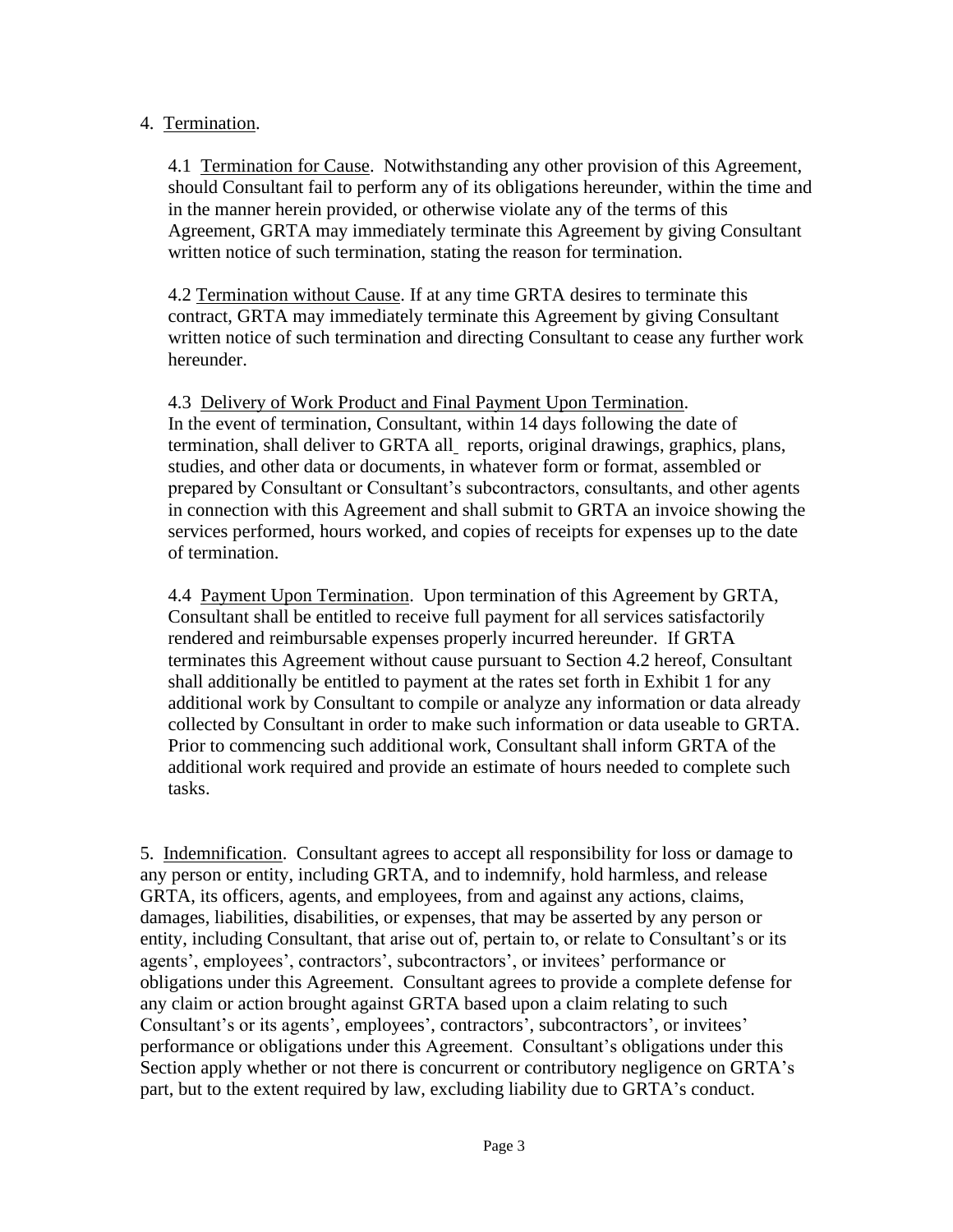6. Insurance. With respect to performance of work under this Agreement, Consultant shall maintain insurance as described in Exhibit A, which is attached hereto and incorporated herein by this reference.

7. Prosecution of Work. The execution of this Agreement shall constitute Consultant's authority to proceed immediately with the performance of this Agreement. Performance of the services hereunder shall be completed within the time required herein, provided, however, that if the performance is delayed by earthquake, flood, high water, or other Act of God or by strike, lockout, or similar labor disturbances, the time for Consultant's performance of this Agreement shall be extended by a number of days equal to the number of days Consultant has been delayed.

## **8. [DELETED]**

### 9. Representations of Consultant.

9.1 Standard of Care. GRTA has relied upon the professional ability and training of Consultant as a material inducement to enter into this Agreement. Consultant hereby agrees that all its work will be performed and that its operations shall be conducted in accordance with generally accepted and applicable professional practices and standards as well as the requirements of applicable federal, state and local laws, it being understood that acceptance of Consultant's work by GRTA shall not operate as a waiver or release.

9.2 Status of Consultant. The parties intend that Consultant, in performing the services specified herein, shall act as an independent contractor and shall control the work and the manner in which it is performed. Consultant is not to be considered an agent or employee of GRTA and is not entitled to participate in any pension plan, worker's compensation plan, insurance, bonus, or similar benefits GRTA provides its employees. In the event GRTA exercises its right to terminate this Agreement pursuant to Article 4, above, Consultant expressly agrees that it shall have no recourse or right of appeal under rules, regulations, ordinances, or laws applicable to employees.

9.3 Records Maintenance. Consultant shall keep and maintain full and complete documentation and accounting records concerning all services performed that are compensable under this Agreement and shall make such documents and records available to GRTA for inspection at any reasonable time. Consultant shall maintain such records for a period of four (4) years following completion of work hereunder.

9.4 Conflict of Interest. Consultant covenants that it presently has no interest and that it will not acquire any interest, direct or indirect, that represents a financial conflict of interest under state law or that would otherwise conflict in any manner or degree with the performance of its services hereunder.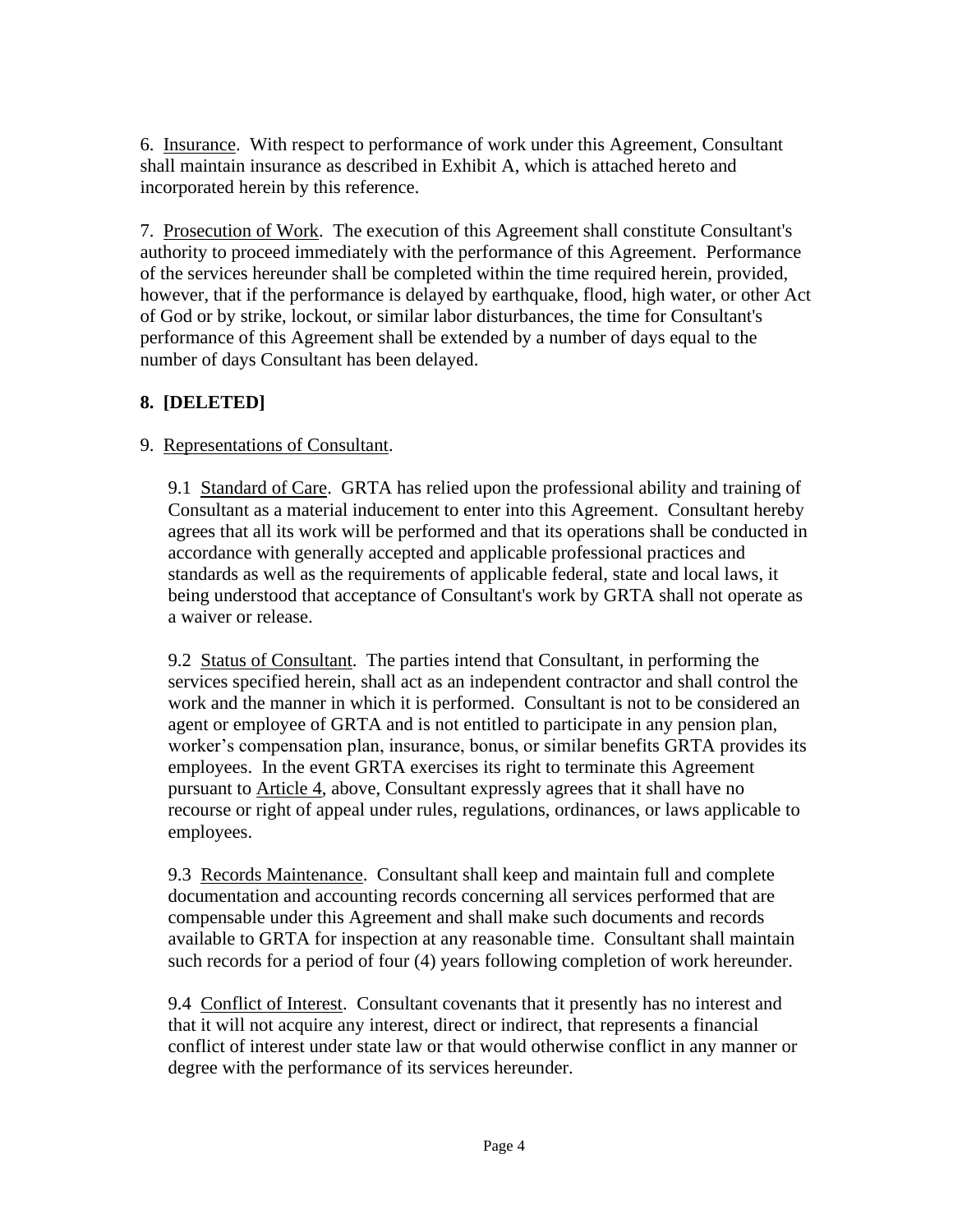9.5 Nondiscrimination. Without limiting any other provision hereunder, Consultant shall comply with all applicable federal, state, and local laws, rules, and regulations in regard to nondiscrimination in employment because of race, color, ancestry, national origin, religion, sex, marital status, age, medical condition, pregnancy, disability, sexual orientation or other prohibited basis, including without limitation, the GRTA's Non-Discrimination Policy. All nondiscrimination rules or regulations required by law to be included in this Agreement are incorporated herein by this reference.

9.6 Ownership of Work Product**.** All reports, drawings, graphics, plans, and studies, in their final form and format, assembled or prepared by Consultant or Consultant's subcontractors, consultants, and other agents in connection with this Agreement, shall be the property of GRTA. Consultant shall deliver such materials to GRTA upon request in their final form and format. Such materials shall be and will remain the property of GRTA without restriction or limitation. Document drafts, notes, and emails of the Consultant and Consultant's subcontractors, consultants, and other agents shall remain the property of those persons or entities.

10. Assignment and Delegation. Neither party hereto shall assign, delegate, sublet, or transfer any interest in or duty under this Agreement without the prior written consent of the other, and no such transfer shall be of any force or effect whatsoever unless and until the other party shall have so consented.

11. Method and Place of Giving Notice, Submitting Bills and Making Payments. All notices, bills, and payments shall be made in writing and shall be given by personal delivery or by U.S. Mail or courier service. Notices, bills, and payments shall be addressed as follows:

| GRTA:          | <b>Executive Director</b><br>419 Talmage Rd $# M$ ,<br><b>Ukiah, CA 95482</b><br>ncra.hiedy@sbcglobal.net              |
|----------------|------------------------------------------------------------------------------------------------------------------------|
| TO CONSULTANT: | CFO<br><b>American Rail Engineers Corporation</b><br>300 E 39th St. Ofc 5A<br>Kansas City, MO 64111<br>ap@are-corp.com |

When a notice, bill or payment is given by a generally recognized overnight courier service, the notice, bill or payment shall be deemed received on the next business day. When a copy of a notice, bill or payment is sent by facsimile or email, the notice, bill or payment shall be deemed received upon transmission as long as (1) the original copy of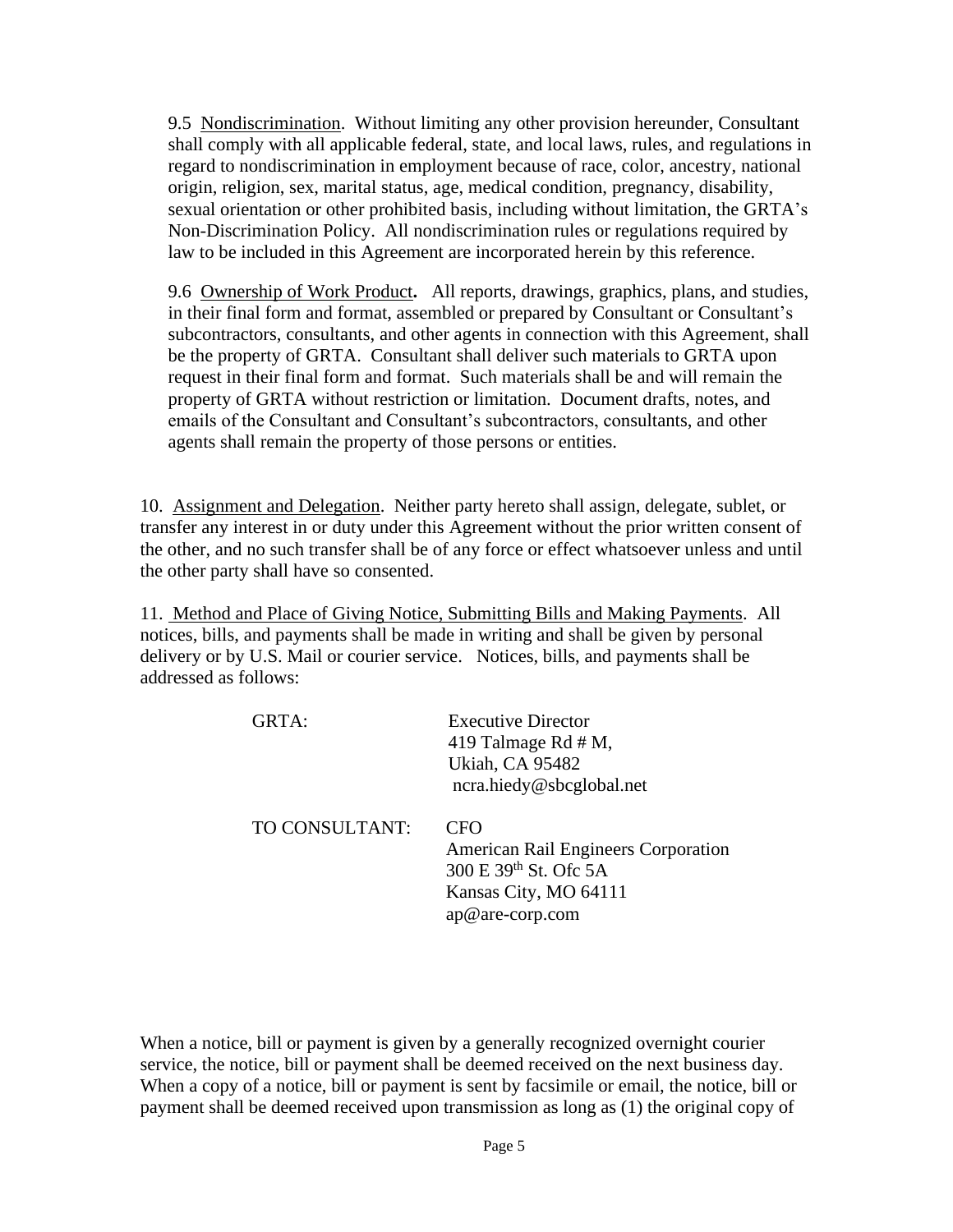the notice, bill or payment is promptly deposited in the U.S. mail and postmarked on the date of the facsimile or email (for a payment, on or before the due date), (2) the sender has a written confirmation of the facsimile transmission or email, and (3) the facsimile or email is transmitted before 5 p.m. (recipient's time). In all other instances, notices, bills and payments shall be effective upon receipt by the recipient. Changes may be made in the names and addresses of the person to whom notices are to be given by giving notice pursuant to this paragraph.

#### 12. Miscellaneous Provisions.

12.1 No Third Party Beneficiaries. Nothing contained in this Agreement shall be construed to create and the parties do not intend to create any rights in third parties.

12.2 Applicable Law and Forum. This Agreement shall be construed and interpreted according to the substantive law of California, regardless of the law of conflicts to the contrary in any jurisdiction. Any action to enforce the terms of this Agreement or for the breach thereof shall be brought and tried in Santa Rosa or the forum nearest to the City of Santa Rosa, in the County of Sonoma.

12.3 Captions. The captions in this Agreement are solely for convenience of reference. They are not a part of this Agreement and shall have no effect on its construction or interpretation.

12.4 Merger. This writing is intended both as the final expression of the Agreement between the parties hereto with respect to the included terms and as a complete and exclusive statement of the terms of the Agreement, pursuant to Code of Civil Procedure Section 1856. No modification of this Agreement shall be effective unless and until such modification is evidenced by a writing signed by both parties.

12.5. Survival of Terms. All express representations, waivers, indemnifications, and limitations of liability included in this Agreement will survive its completion or termination for any reason.

12.6 Time of Essence. Time is and shall be of the essence of this Agreement and every provision hereof.

IN WITNESS WHEREOF, the parties hereto have executed this Agreement as of the Effective Date.

#### CONSULTANT: GRTA:

\_\_\_\_\_\_\_\_\_\_\_\_\_\_\_\_\_\_\_\_\_\_\_\_\_\_\_\_\_